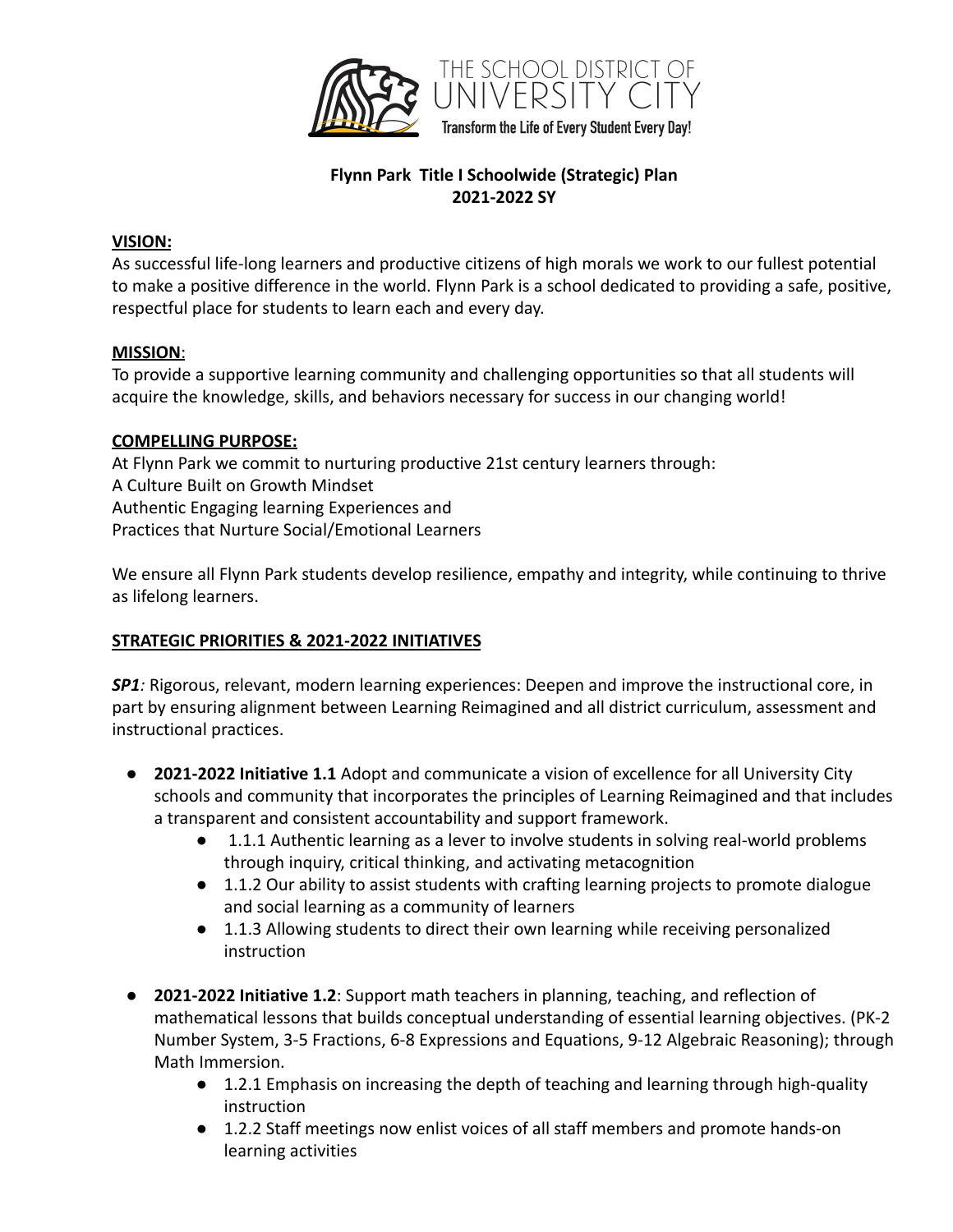- 1.2.3 Authentic learning has been identified as the instructional tool to help challenge and prepare our students as 21st-century learners
- 1.2.4 The PLC (Professional Learning Community) process will involve peer presentations, models of authentic learning in action, reflection on progress, analysis of data to evaluate student achievement, and is differentiated to best meet teacher need
- 1.2.5 Embracing and implementing the distributive leadership model to support the compelling purpose
- **2021-22 Initiative 1.3:** Adopt and implement with consistency a rigorous and relevant K-2 foundational literacy curriculum.

*SP2:* Well-being and joy: Nurture a safe, caring, diverse, and equitable learning environment in which students are engaged, grow academically, socially and emotionally and see themselves as capable learners, citizens, and leaders. Our students — and our staff — are whole people who require an environment of safety, love and support to thrive. They will find that in our schools.

- **2021-22 Initiative 2.1:** Intentionally integrate SEL throughout the Pk-12 curriculum. Design and implement a comprehensive set of trauma-sensitive and restorative supports to better meet students' social, emotional and wellness needs and to better humanize and personalize students' learning experiences.
	- 2.1.1 Weekly mindfulness opportunities
	- 2.1.2 Bi-weekly Trauma Informed sessions
	- 2.1.3 Daily classroom circles to build connections
	- 2.1.4 Monthly Vertical Family
	- 2.1.5 Restorative Circle/CLR (Culturally and Linguistically Responsive) strategies
	- 2.1.6 Creating mindful classrooms
- **2021-22 Initiative:** Effectively implement the policies, procedures, practices and supports needed to address racial and other biases to drive educational equity.

*SP3:* Excellent staff: Recruit, develop and retain a highly-effective and diverse team of educators who fulfill a shared vision of academic and social, emotional excellence grounded in "Learning Reimagined" by building and utilizing exceptional talent practices. We will recruit, develop and retain excellent teachers, principals and specialists ready to commit to our shared vision of academic excellence through Learning Reimagined.

- **2021-22 Initiative 3.1:** Design and launch high-quality adult learning structures and support, grounded in a scope and sequence that integrates learning related to all initiatives, as well as a focus on collaborative learning, curriculum and content internalization (including developing teachers and school leaders to meet the social, emotional and wellness needs of their students, including through high-quality professional learning focused on humanizing and personalizing classrooms and schools.)
	- 3.1.1 Partnering with the education programs offered in the local universities for student teachers/practicum students/interns
	- 3.1.2 Building a culture of collaboration to attract viable candidates
	- 3.1.3 Maintaining positive staff interactions through team building activities
	- 3.1.4 Providing positive strong mentors to support new staff
	- 3.1.5 Ensuring effective coaching to strengthen instructional practice